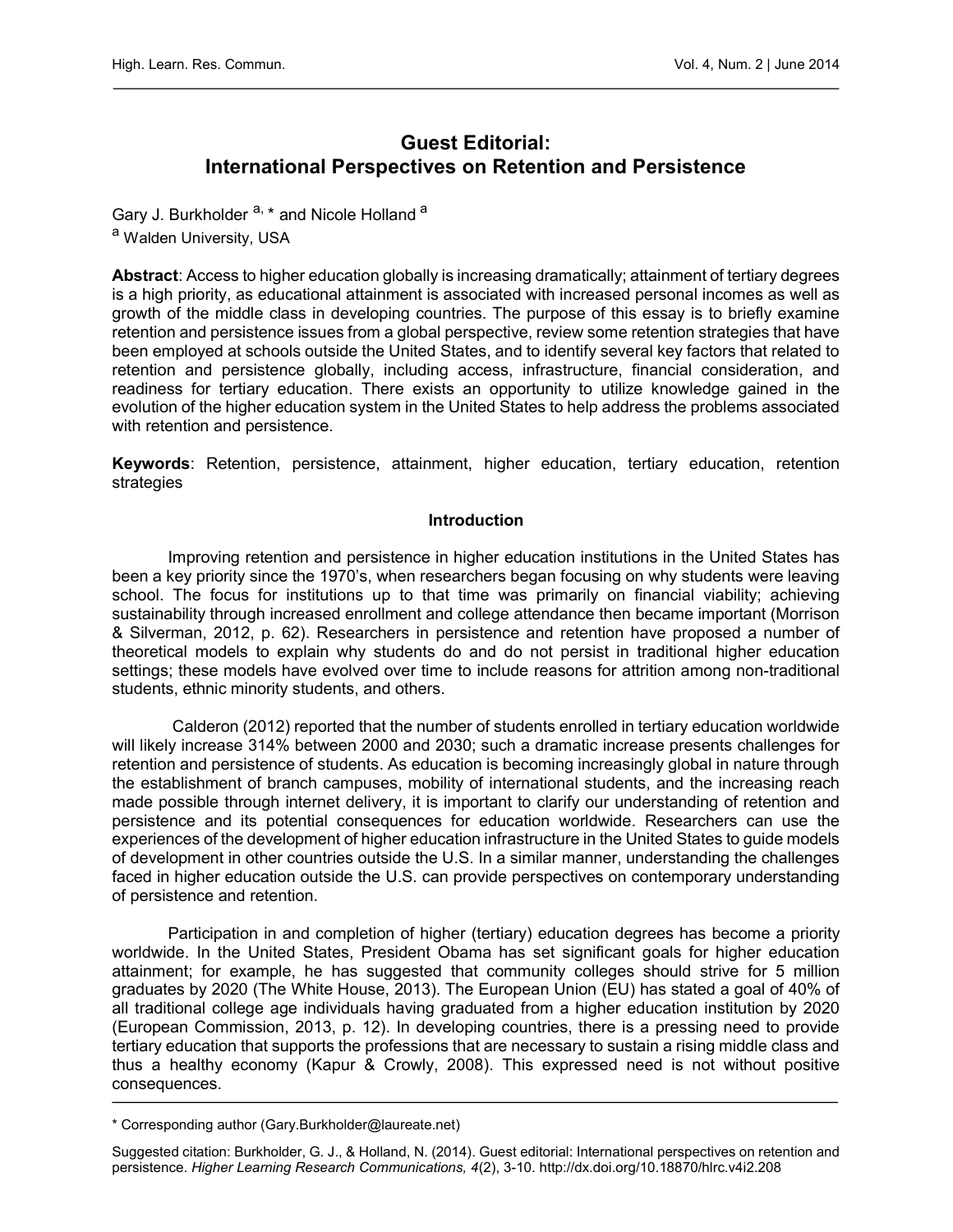Research in the United States continues to support the economic and social advantage that results from achieving a tertiary degree. "Higher education benefits students, employers, the economy and society. Graduates earn higher salaries and contribute more, on average, to economic growth" (Comptroller and Auditor General, 2007, p. 5).

Greenstone, Looney, Patashnik, and Yu (2013), as part of a policy statement, demonstrated that higher education is one pathway out of poverty (p. 14) and that the annual earnings of college graduates, compared to those who did not attend college, were approximately double (p. 16). The Organization for Economic Cooperation and Development (OECD, 2012) reported that employment rates are 28% higher for graduates from tertiary programs compared to those who have not completed upper secondary education (p. 120). It is evident that higher education holds a promise for better employability and higher individual incomes globally as well as for more general social and economic prosperity, particularly in developing countries seeking to expand the middle class. As such, these benefits of tertiary education appear to have encouraged participation.

Enrollment in tertiary education has increased significantly. Kapur and Crowley (2008) noted that the number of students in tertiary education worldwide approximately doubled between 1991 and 2004 to 123 million students. In a report prepared for the United Nations Educational, Scientific, and Cultural Organization (UNESCO), Altbach, Reisberg, and Rumbley (2009) pointed that "the percentage of the [college] age cohort enrolled in tertiary education has grown from 19% in 2000 to 26% in 2007" (p. vi); the authors also noted that "there are some 150.6 million tertiary students globally, roughly a 53% increase over 2000" (p. vi). Of note is that the largest gains have been in middle income countries and the least in developing nations (Altbach et al., 2009).

Statistics on enrollments in higher education in select countries provide insight into these trends. Gross enrollment ratios (the percentage of students in higher education of the total population of eligible students) between 1980 and 2004 more than doubled in Southeast Asia (to 9.7%) and in Latin America (to 28.6%); other areas saw more significant expansions (for example, in the least developed countries, the percentage increased nearly 4 times to 8.7%) (Kapur & Crowley, 2008). Much of this is likely due to improvements in primary education rates; however, such improvements continue to place stresses on tertiary education structures that may be unable to accommodate the larger number of students seeking higher education degrees (Kapur & Crowley, 2008). Although students are enrolling in tertiary education at increasing rates, attention must also be given to whether these same students are progressing and eventually completing their degrees.

# International Retention and Persistence Data

Retention data was found for a few select countries and for varying cohorts. In a multinational analysis of retention in tertiary education, van Stolk et al. (2007) provided available retention rate data as context for a discussion of retention strategies. First year retention rates of 78% were cited for a 2002 cohort of Australian undergraduate students and 97% for a 1999 cohort of native Dutch students in the Netherlands (van Stolk et al., 2007). The National Audit Office (2007) reported a 91% first year retention rate for a 2004 cohort of tertiary students in the United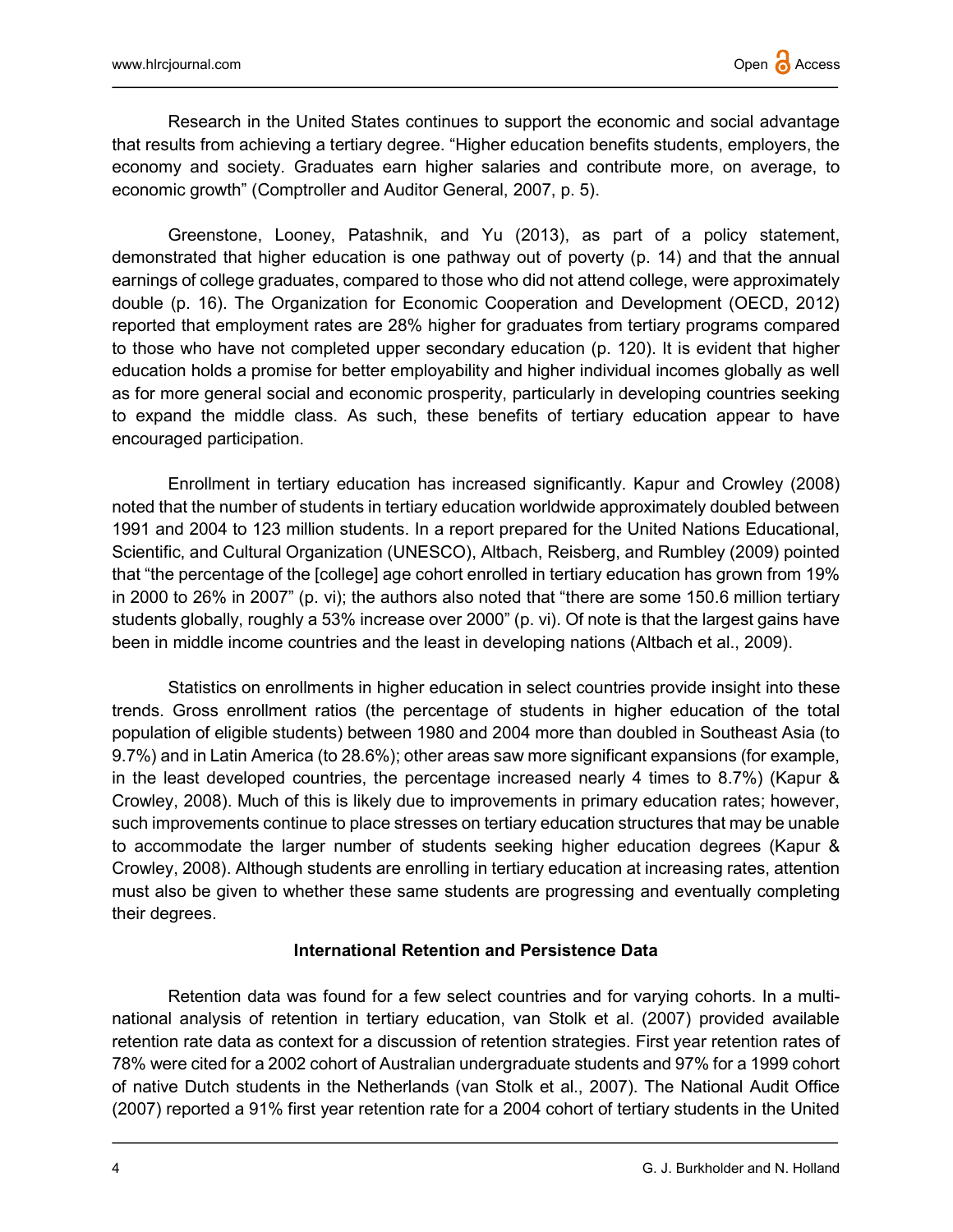Kingdom; this rate ranging by country between 89.3% (Scotland) and 91.6% (England) and remaining fairly stable since 1999. More recent data can be found for first time, full time undergraduate students in the United States via the Integrated Postsecondary Data System (IPEDS). The first year retention rate for a 2010 cohort of full time, first time undergraduates from all participating U.S. institutions was 78% (National Center for Education Statistics, 2010).

Graduation and completion rates were reported more broadly. According to the 2013 OECD Education at a Glance report, an analysis of graduation rates (defined as the total number of graduates divided by the population at the typical age of graduation for said educational level) revealed that "39% of young people will graduate from tertiary-type A first-degree programmes (often called a bachelor's degree) and 17% from tertiary-type A second degree programmes (often called a master's degree)" (OECD, 2013, p. 56). Like enrollment rates, graduation rates have been increasing over time. The 2013 OECD report noted a19 percentage point average increase in graduation rates from 1995 to 2011 amongst OECD countries for first degree (bachelors) programs. Graduation rates are lower when we look at non-OECD or other G20 countries (e.g., Argentina, Brazil, China, India, and South Africa) with an average graduation rate of 29% from first degree (bachelors) and 9% from second degree (master's) tertiary programs across G20 countries combined (OECD, 2013).

In addition to graduation rates, the OECD provides another measure of persistence via completion rates (defined as the percentage of students who enter tertiary education in a specific cohort and eventually graduate). About 70% of students across OECD countries graduated from a first degree (bachelors) program, with completion rates ranging from 48% (Hungry) to 91% (Japan) (OECD, 2013). The United States falls below the OECD average, reporting a completion rate of 64%. Although completion rate data were not available within the OECD report for other G20 countries, Fisher and Scott (2007) found that for African higher education institutions, only 30% of first-time students will graduate within 5 years; completion rates also varied across field of study; ranging from 60% completion in business/management professional bachelor's degree programs to 17% in engineering diploma degree programs. Additionally, rather large differences in completion rates between black and white students in Africa were found, with white students completing professional bachelor's degrees in business/management at rates more than two times that of black students (33% compared to 83%; Fisher & Scott, 2007).

### International Retention Strategies

 A number of researchers have proposed models of retention, including Astin (1984); Bean (2005); and Tinto (1975; 1993; 2012). Tinto's model of student persistence is probably one of the most widely recognized frameworks for understanding undergraduate student retention (Met, 2004). Tinto identified a number of factors that influence this transition and impact individual decisions affecting degree attainment, including background variables (student high school academic performance, parent education, and individual personality attributes); institutional variables (support by teachers, learning facilities); and situational factors (such as medical circumstances, and debt, family, and other obligations). Family and individual background variables, institutional factors, and situational factors influence student academic and institutional commitment that are critical to academic and social integration into the institution, and the success of this integration impacts graduation outcomes.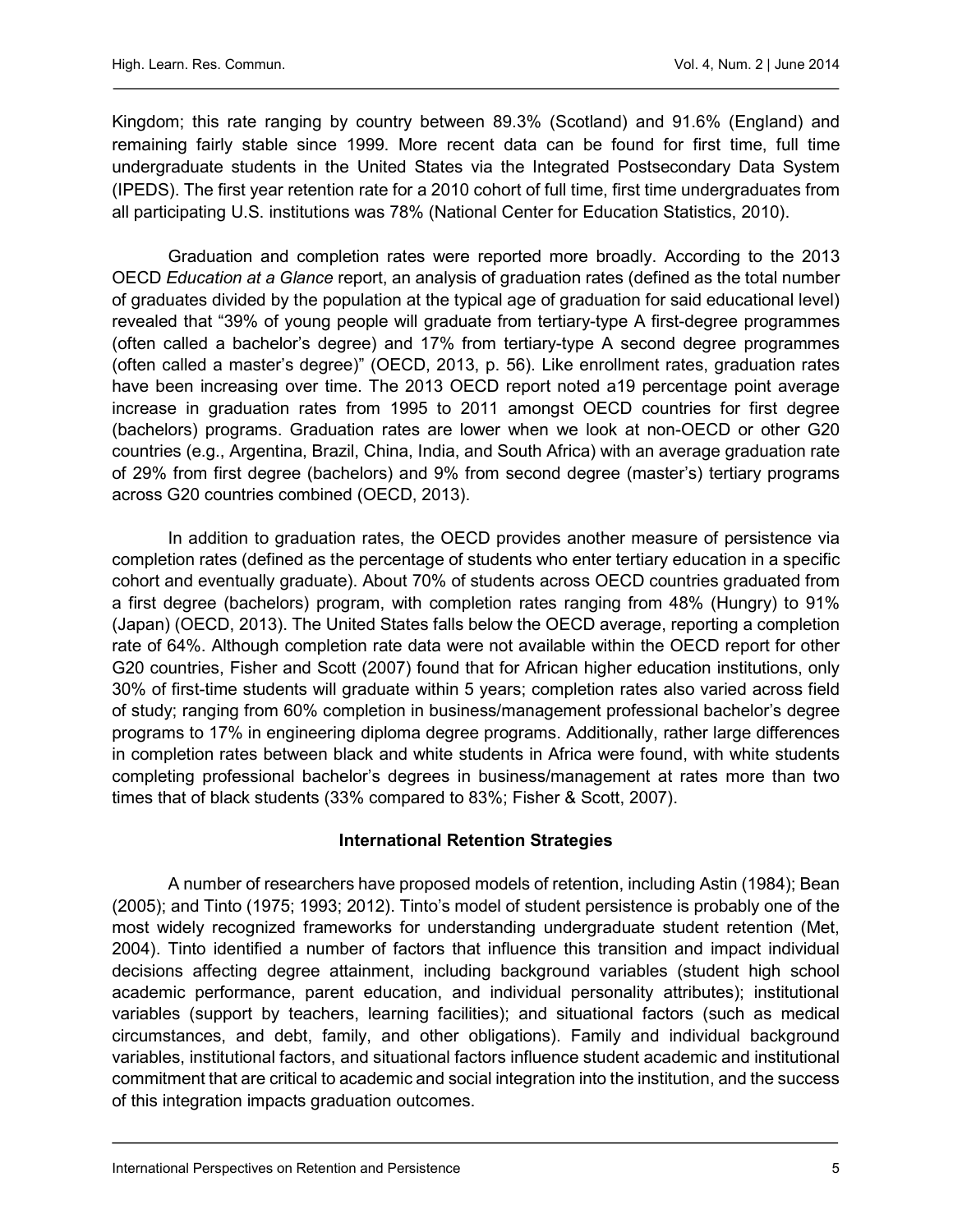A detailed analysis of the different theories is beyond the scope of this article; others have explored this area in great detail. Seidman (2012) has an edited book that describes thoroughly the different models of retention and empirical support; Metz (2004) provides a detailed historical analysis of the evolution of the Tinto model in the context of competing models, and Salter (2012) described how online student retention would be influenced using Bean's themes of college student success. What is useful is a preliminary examination of factors related to student retention and persistence outside the U.S. in order to gain an initial understanding of what kinds of interventions could be useful and whether the models of retention and persistence that guide interventions in the United States have broader applicability.

 Retention and persistence research outside the U.S. has focused on the need for better college preparation, increased educational financial resources for both institutions and students, and the ability to attract high quality faculty. In Africa, (which arguably also holds true for other developing countries), large drop-out rates in primary and secondary education result in a smaller proportion of the population ready for tertiary education, and interventions aimed at developing skills at the post-secondary level are needed (Fisher & Scott, 2007). The authors proposed the development of a post-secondary sector that would focus on preparation for tertiary education for those who did not complete secondary schooling. There has been growing recognition as well in the United States for the need for programs to prepare students for higher education, particularly those who are first generation and working adults, many of whom have been out of school for significant periods of time (Burkholder et al., 2013; Morrison & Silverman, 2012). Africa is not alone in focusing their resources towards establishing and improving tertiary preparation.

Asia has been investing significant resources in primary education which ultimately should boost numbers of prepared students who can succeed in tertiary education (Pfeiff, 2010). However, Pfeiff also noted that there is still much work to be done at the higher grade levels, particularly where (a) college competition is stiff and limited numbers of students enter; (b) many students are still not sufficiently prepared for further education; and (c) the number of students needing skills training offered in post-secondary education far outpaces available space. Such preparation is consistent with Seidman's model (Morrison & Silverman, 2012) that focuses on developing student success skills as a necessary component of institutional retention efforts.

Financial resources are likely to be a concern for establishing access to tertiary education worldwide. A study of education in Brazil, Colombia, Mexico, and Peru demonstrated that living costs are a higher percentage of gross national product per capita than in high-income countries (29% compared to 19%) and that students in those countries pay a significant proportion of the education expense (60% of gross domestic product per capita compared with 19% in high-income countries) (Murakami & Blom, 2008). In addition, low levels of grant aid compound financial inability to attend tertiary education. The Asian Development Bank (2010) noted that increased private-public partnerships would be necessary to offset the high costs of providing postsecondary education. Authors found in one major study comparing attrition causes in the United Kingdom, Netherlands, United States, and Australia that financial burden is a primary cause of attrition (van Stolk, Tiessen, Clift, & Levitt, 2007). Financial support at the individual level as well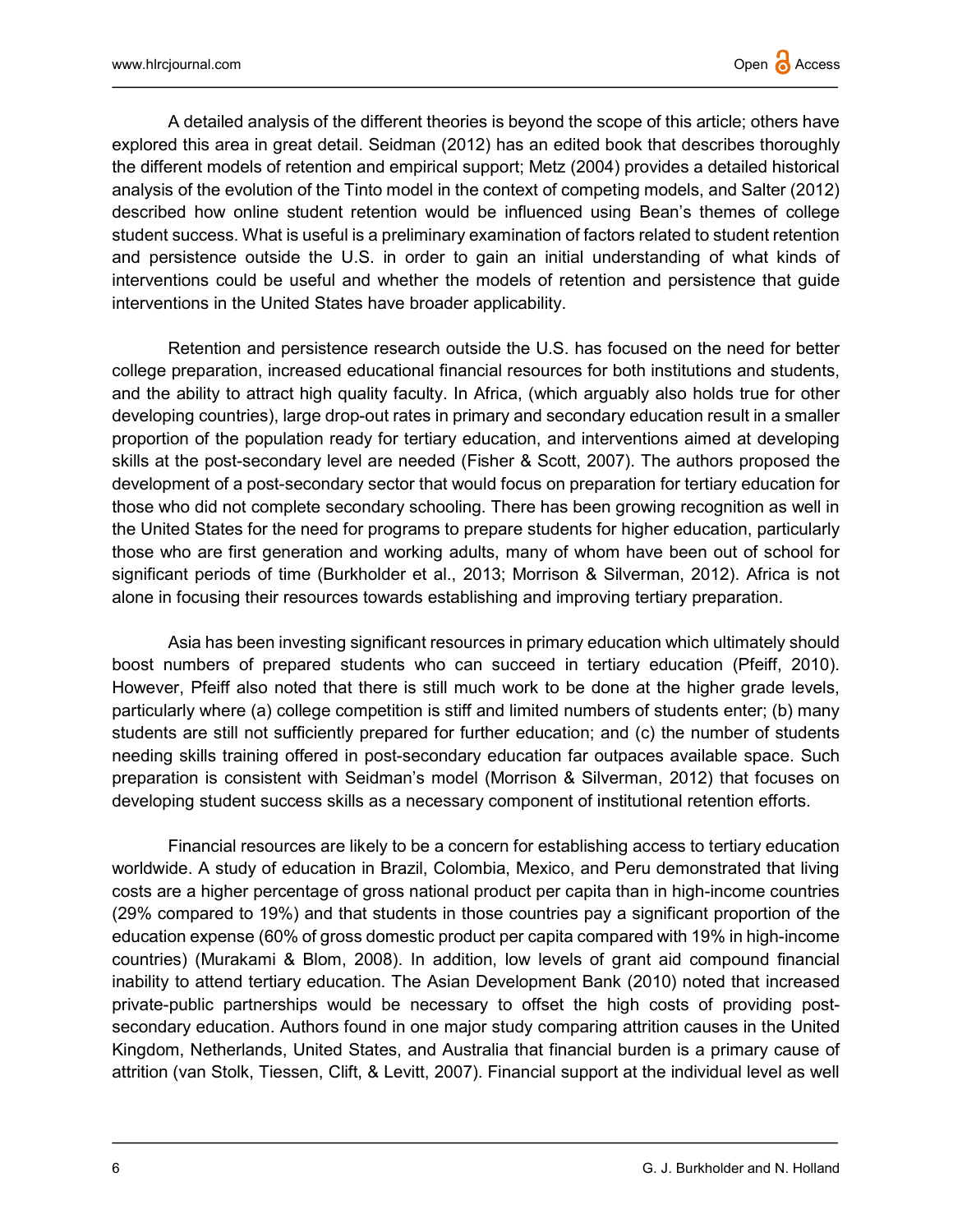as at the government level (to boost infrastructure) is a necessary component of access, retention, and persistence to graduation.

### Retention and Persistence in Global Tertiary Education: Questions for the Future

 This brief analysis raises several areas for further research regarding understanding retention and persistence in tertiary education on a global level.

### **Access**

While not directly related to retention and persistence, as education becomes increasingly global, the number of opportunities for quality tertiary education greatly expands. To take advantage of this, prospective students will need access to those resources which will require technology infrastructures that are variable across the globe. Globally, the number of internet users has increased from about 14% in 2004 to 36% in 2012 (World Bank, 2014). However, internet access is highly variable with greater than 80% of the population in the U.S. and in many European countries, to less than 10% in many Asian and African countries. Moreover, within Asia, internet access ranges from 0.5% (Cambodia) to 73.8% (Japan) (Asian Development Bank, 2012). When e-learning readiness (defined as an organization/country preparedness to engage in e-learning activities) was examined, country rankings ranged (out of 70 countries included) from  $5<sup>th</sup>$  (Korea) to  $59<sup>th</sup>$  (Sri Lanka), indicating that many countries in Asia have a significant way to go in order to have distance learning become a viable and significant part of the educational delivery system (Asian Development Bank, 2012). Also useful would be an analysis of the roles that private and public, not-for-profit and for-profit entities play in improving access to quality education.

# Infrastructure

It is likely that the paths to developing the necessary infrastructure to support tertiary education will follow a path similar to that in the U.S., with an initial focus on sustaining education followed by retention. As noted previously, in the earliest stages of evolution of higher education, it is only when the infrastructure was in place that attention could shift from a focus on stability to retention and persistence, and the important role both play in longer-term financial viability could be recognized. To what extent can we learn from our (U.S.) history to help developing countries to create the infrastructure necessary to support a sound tertiary education system that is so important to nurturing the development of a strong middle class? In addition, hiring qualified faculty to teach at the tertiary level can be challenging in countries where that education is not established (Kotecha, 2009). Deeper and critical analysis of the issues related to sustainability in the context of global efforts by the World Bank, the Organization for Economic Cooperation and Development, and other entities is warranted; such analysis can help direct resources to where they are most needed.

# Financial Considerations

One of the key components of access is financial; people need to be able to finance, in an affordable way, their education. For example, in the U.S., the cost of education continues to increase as the amount of direct state and federal aid to tertiary education institutions continues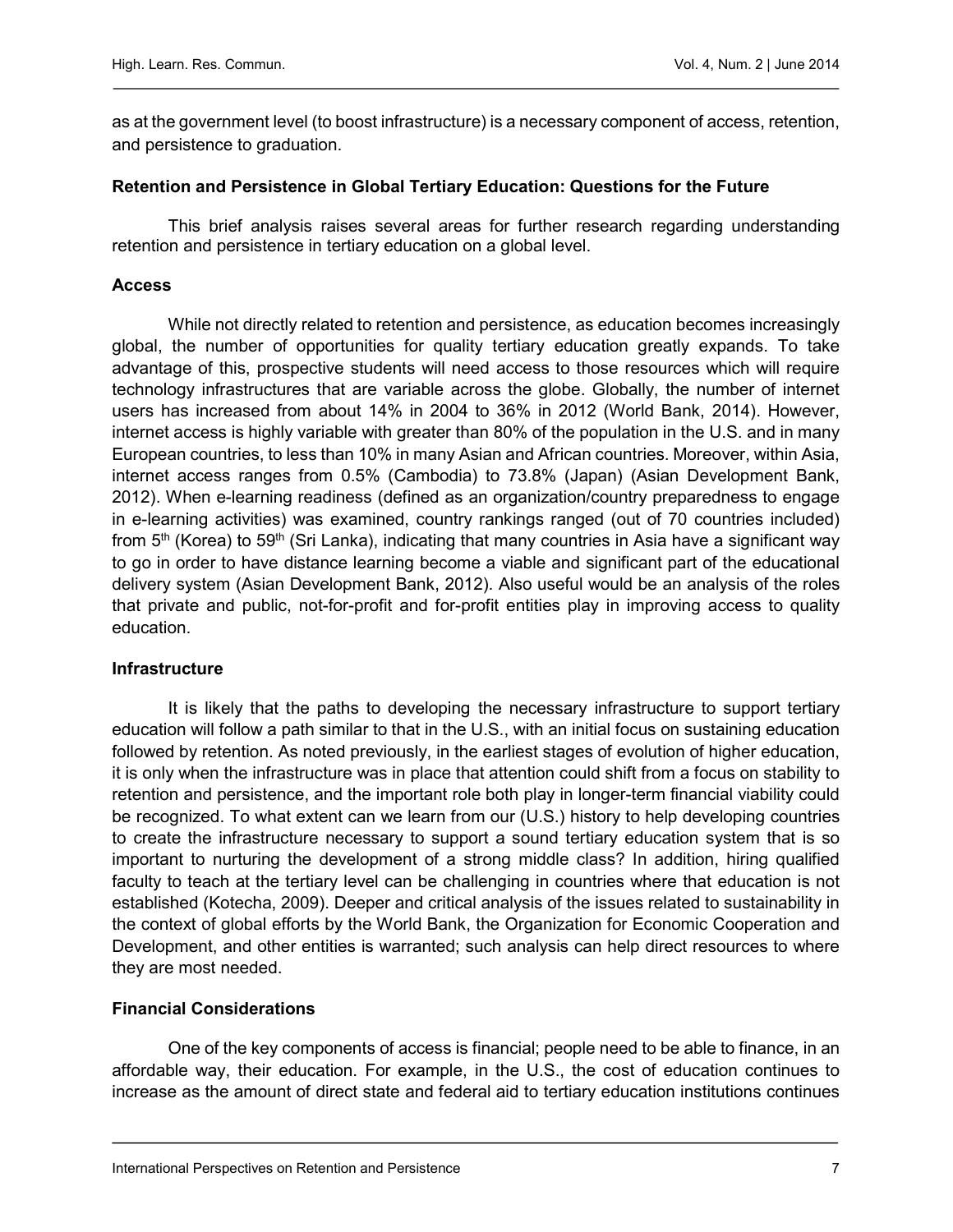to decrease. While students have access to support through federal and private loans, the overall debt burden is dramatically increasing; students in the U.S. are going further into debt and defaulting at an increasing level on their student loans (Greenstone et al., 2013). Previously noted were the high cost of living expenses and education in South American countries relative to other countries in the world. As it is likely that students, both in the U.S. and internationally, base persistence decisions on the perceived value of the education in relation to accumulated debt, the roles of global bodies, such as the World Bank, federal/national and local governments, and the individual in financing education should be examined.

### Readiness for tertiary education

 Readiness for tertiary education is probably one of the largest challenges facing higher education globally and will have a significant impact on retention. In many developing countries, improving access to and graduation from primary and secondary education is creating a large demand for institutions of higher education; however, many of those students may not be poised for success. As higher education access improves and the focus shifts from viewing college attainment as something for the intellectual elite to a reasonable goal for all, the policies toward open access (or broad admission) creates a large pool of college ready individuals who do not necessarily demonstrate the competencies to be successful. Fisher and Scott (2007) proposed a new post-secondary sector as one solution.

### Data and common language

 Tertiary student retention and persistence data proved difficult to find. An initial search for retention and graduation rates globally resulted in limited and often inconsistent sources as data for only a few select countries and non-comparable cohorts. Additionally, although common terminology tended to be used, definitions differed across countries.

#### **Conclusion**

This brief analysis demonstrates that higher (tertiary) education is moving into an exciting phase as a large number of higher education and government entities, for-profit and not-for-profit, are expanding greatly access to education. However, the rapid expansion raises risks for retention and persistence, particularly from a financial and academic preparation perspective. More research is needed that examines retention and persistence from a global perspective as more students move across borders to access education and as education is delivered to more countries globally.

#### References

- Altbach, P. G., Reisberg, L., & Rumbley, L. E. (2009). Trends in global higher education: Tracking an academic revolution (UNESCO Doc. No. ED.2009/Conf.402/inf.5). Paris, France: UNESCO. Retrieved from: http://www.uis.unesco.org
- Asian Development Bank (ADB). (2010). Education by 2020: A sector operations plan (Pub. Stock No. TIM102254). Mandaluyong City, Philippines: ADB. Retrieved from http://www.adb.org
- Asian Development Bank. (2012). Access without equity? Finding a better balance in higher education in Asia (Pub. Stock No. RPS124558). Mandaluyong City, Philippines: ADB. Retrieved from http://www.adb.org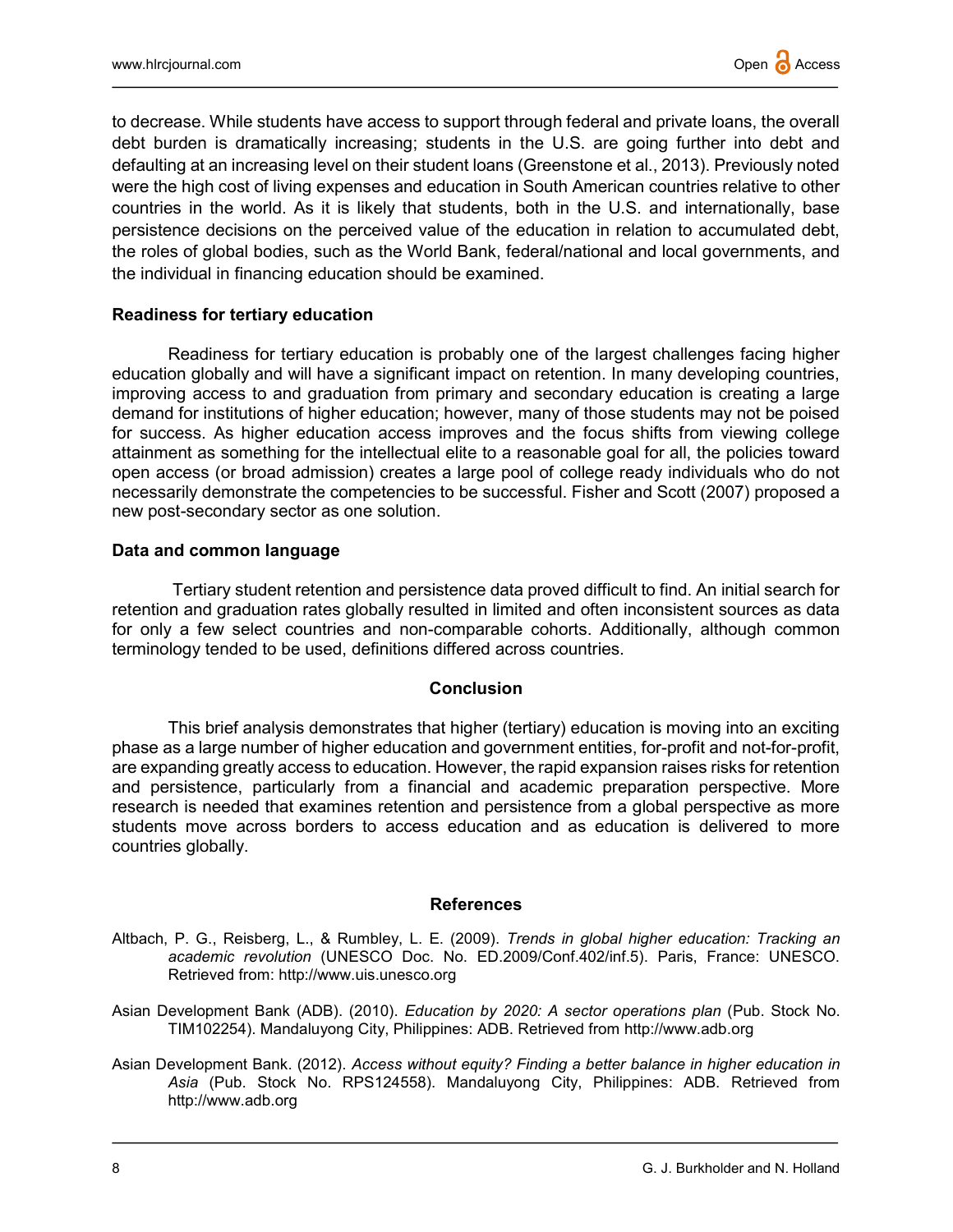- Astin, A. W. (1984). Student involvement: A developmental theory for higher education. Journal of College Student Development, 25, 297-308.
- Bean, J. P. (2005). Nine themes of college student retention. In A. Seidman (Ed.), College student retention: Formula for student success (pp. 215-243). Westport, CT: ACE/Praeger.
- Burkholder, G. J., Lenio, J., Holland, N., Jobe, R., Seidman, A., Neal, D., & Middlebrook, J. (2013). An institutional approach to developing a culture of persistence. Higher Learning Research Communications, 3(3), 16-39. http://dx.doi.org/10.18870/hlrc.v3i3.120
- Calderon, A. (2012, September 2). Massification continues to transform higher education. University World News. Retrieved from http://www.universityworldnews.com
- Comptroller and Auditor General. (2007). Staying the course: The retention of students in higher education. London, EN: The Stationary Office. Retrieved from https://www.nao.org.uk/
- European Commission. (2013, June). Report to the European Commission on improving the quality of teaching and learning in Europe's higher education institutions. Luxembourg: Publications Office of the European Union. http://dx.doi.org/10.2766/42468
- Fisher, G., & Scott, I. (2011, October). The role of higher education in closing the skills gap in South Africa (Background Paper No. 3). Closing the skills and technology gap in South Africa. Washington, DC: The World Bank. Retrieved from http://www.ched.uct.ac.za
- Greenstone, M., Looney, A., Patashnik, J., & Yu, M. (2013, June). Thirteen economic facts about social mobility and the role of education (Policy memo). Washington, DC: The Hamilton Project. Retrieved from http://www.brookings.edu
- Kapur, D., & Crowley, M. (2008). Beyond the ABCs: Higher education and development (Working Paper 139). Washington, DC: Centre for Global Development.
- Kotecha, P. (Ed.). (2009). Towards a common future: Higher education in the SADC region. Wit, South Africa: Southern African Regional Universities Association. Retrieved from http://www.sarua.org
- Lawrence, J. (2005). Re-conceptualising attrition and retention: integrating theoretical, research and student perspectives. Studies in Learning, Evaluation, Innovation, and Development, 2(3), 16-33.
- Metz, G. W. (2004). Challenge and changes to Tinto's persistence theory: A historical review. Journal of College Student Retention, 6(2), 191-207. http://dx.doi.org/10.2190/M2CC-R7Y1-WY2Q-UPK5
- Morrison, L., & Silverman, L. (2004). Retention theories, models, and concepts. In A. Seidman (Ed.), College student retention: Formula for student success (pp. 61-80). Westport, CT: ACE/Praeger.
- Murakami, Y., & Blom, A. (2008). Accessibility and affordability of tertiary education in Brazil, Colombia, Mexico and Peru within a global context (Policy Research Working Paper No. 4517). Retrieved from http://www-wds.worldbank.org/
- National Center for Education Statistics (NCED). (2010). IPEDS Enrollment Survey [Data file]. Retrieved from http://nces.ed.gov/ipeds/datacenter/
- Organization for Economic Cooperation and Development. (2009). Tertiary education level attainment for age group 25-64. Education: Key Tables from OECD, No. 4. http://dx.doi.org/10.1787/20755120- 2009-table3